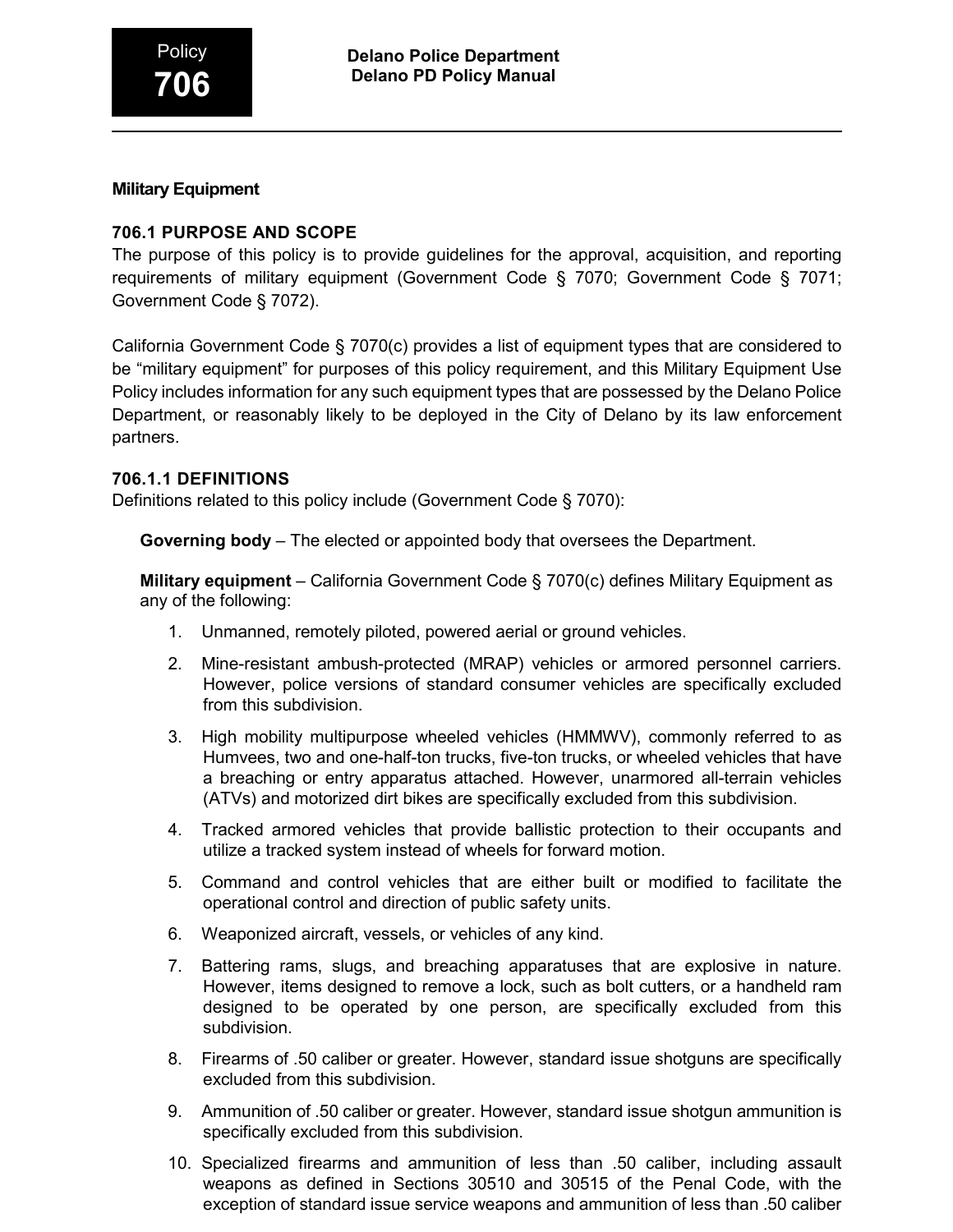that are issued to officers, agents, or employees of a law enforcement agency or a state agency.

- 11. Any firearm or firearm accessory that is designed to launch explosive projectiles.
- 12. "Flashbang" grenades and explosive breaching tools, "tear gas," and "pepper balls," excluding standard, service-issued handheld pepper spray.
- 13. Taser Shockwave, microwave weapons, water cannons, and the Long Range Acoustic Device (LRAD).
- 14. The following projectile launch platforms and their associated munitions: 40mm projectile launchers, "bean bag," rubber bullet, and specialty impact munition (SIM) weapons.
- 15. Any other equipment as determined by a governing body or a state agency to require additional oversight.
- 16. Notwithstanding paragraphs (1) through (15), "Military Equipment" does not include general equipment not designated as prohibited or controlled by the federal Defense Logistics Agency.

**Military Equipment Policy** – A Military Equipment Use Policy is a publicly released written document that includes, at a minimum, all of the following:

- 1. A description of each type of Military Equipment, the quantity sought, its capabilities, expected lifespan, and product descriptions from the manufacturer of the Military Equipment.
- 2. The purposes and authorized uses for which the law enforcement agency or the state agency proposes to use each type of Military Equipment.
- 3. The fiscal impact of each type of Military Equipment, including the initial costs of obtaining the equipment and estimated annual costs of maintaining the equipment.
- 4. The legal and procedural rules that govern each authorized use.
- 5. The training, including any course required by the Commission on Peace Officer Standards and Training, that must be completed before any officer, agent, or employee of the law enforcement agency or the state agency is allowed to use each specific type of Military Equipment to ensure the full protection of the public's welfare, safety, civil rights, and civil liberties and full adherence to the Military Equipment use policy.
- 6. The mechanisms to ensure compliance with the Military Equipment use policy, including which independent persons or entities have oversight authority, and, if applicable, what legally enforceable sanctions are put in place for violations of the policy.
- 7. For a law enforcement agency, the procedures by which members of the public may register complaints or concerns or submit questions about the use of each specific type of Military Equipment, and how the law enforcement agency will ensure that each complaint, concern, or question receives a response in a timely manner.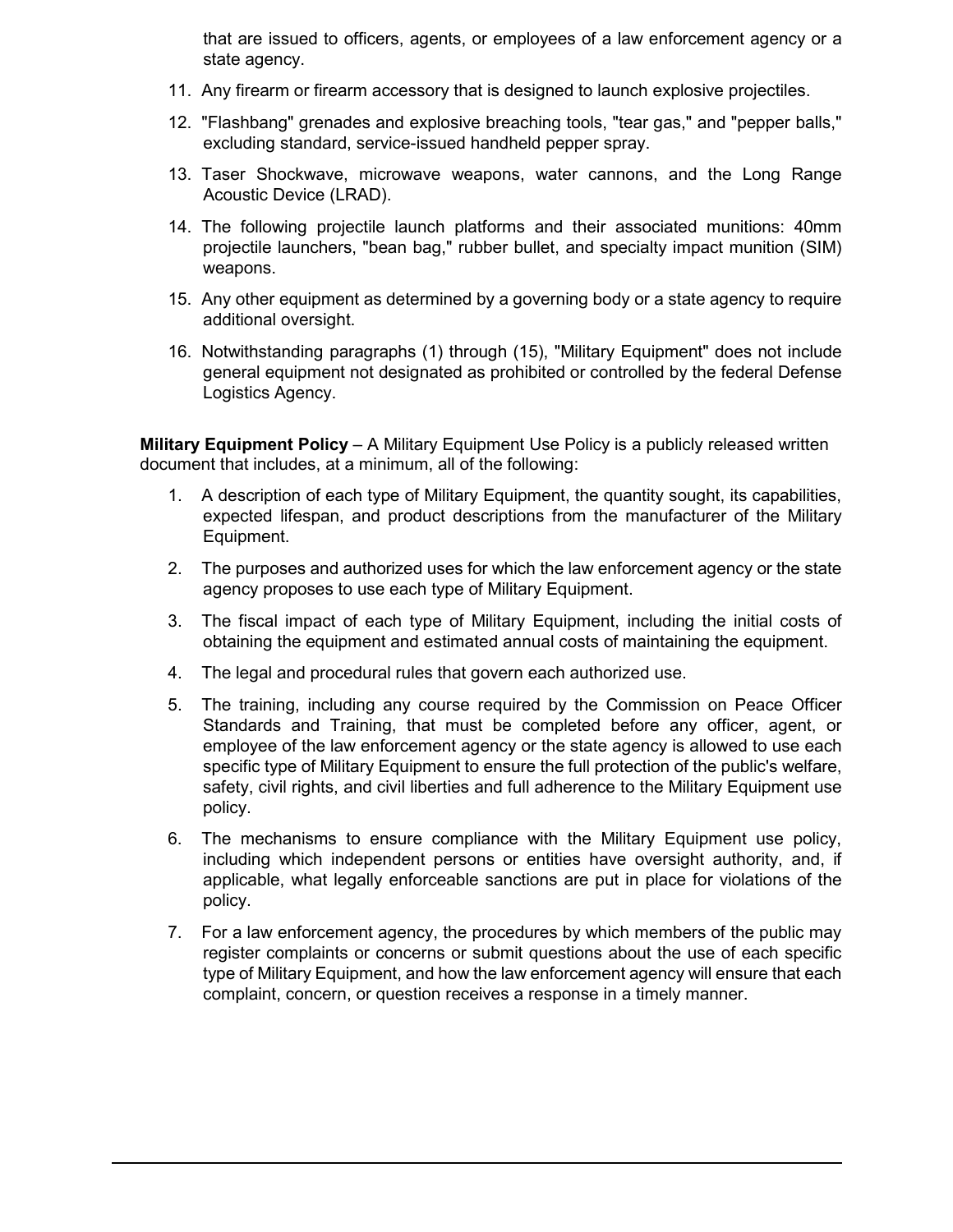# **706.2 POLICY**

It is the policy of the Delano Police Department that members of this department comply with the provisions of Government Code § 7071 with respect to military equipment, and with the provisions of Government Code § 7072 with respect to the annual military equipment report.

# **706.3 MILITARY EQUIPMENT COORDINATOR**

The Chief of Police shall designate a member of this department to act as the Military Equipment Coordinator. The responsibilities of the Military Equipment Coordinator include but are not limited to:

- 1. Acting as liaison to the governing body for matters related to the requirements of this policy.
- 2. Identifying department equipment that qualifies as military equipment in the current possession of the Department, or the equipment the Department intends to acquire that requires approval by the governing body.
- 3. Conducting an inventory of all military equipment at least annually.
- 4. Collaborating with any allied agency that may use military equipment within the jurisdiction of Delano Police Department (Government Code § 7071), including tracking those agencies compliance with AB 481.
- 5. Preparing for, scheduling, and coordinating the annual community engagement meeting to include:
	- a. Publicizing the details of the meeting.
	- b. Preparing for public questions regarding the department's funding, acquisition, and use of equipment.
- 6. Preparing the annual military equipment report for submission to the Chief of Police and ensuring that the report is made available on the department website (Government Code § 7072).
- 7. Establishing the procedure for a person to register a complaint or concern, or how that person may submit a question about the use of a type of military equipment, and how the Department will respond in a timely manner.

### **706.4 MILITARY EQUIPMENT INVENTORY**

Pursuant to Government Code section 7070(d), the attached inventory list provides a description of each type of military equipment, the quantity, its capabilities, expected lifespan, and product descriptions from the manufacturer of the military equipment. This section will include the purposes and authorized uses, the fiscal impact, the legal and procedural rules that govern the use, and the training required, for each type of military equipment.

The City's military equipment inventory is included as an attachment at the end of this document or you can follow a link here: **[Click here for the attachment](#page-6-0)**

Refer to the Kern County Sherriff's Office website for a list of qualifying equipment not listed in this policy that is not owned or regularly used by the Delano Police Department, but which is known to be owned and/or utilized by the Kern County Sherriff's Office, including their SWAT Team. While the equipment listed is not purchased, owned, or maintained by the Delano Police Department, it could be used within the jurisdiction of the City of Delano should the Kern County Sheriff is deployed, and thus the City is referencing that policy here. It is important to note that the Kern County SWAT Team is generally only deployed in extreme circumstances such as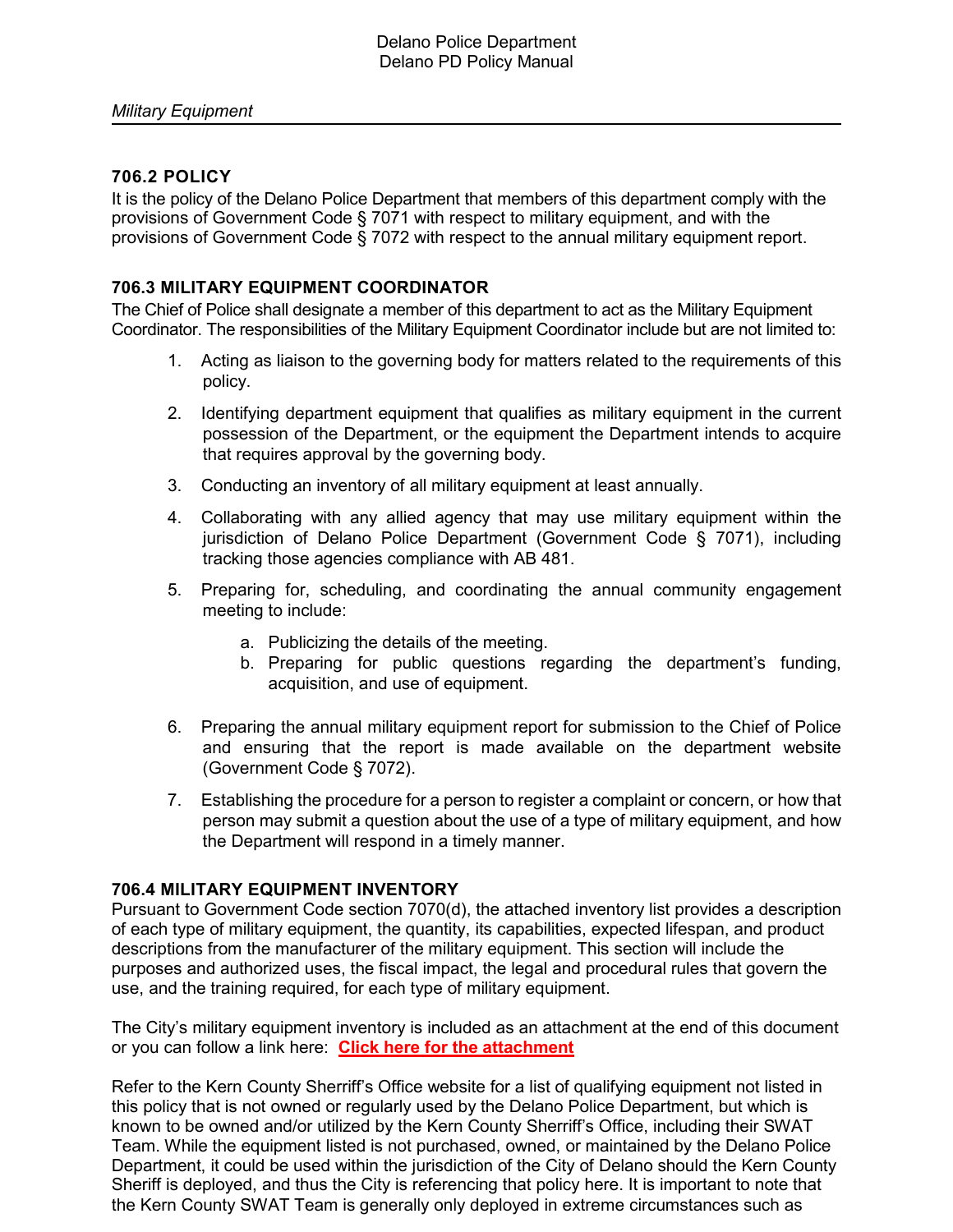active shooter incidents, hostage situations, and the execution of high risk search and arrest warrants. The equipment the Kern County Sherriff's Office possesses is rarely deployed but may prove essential to emergency operations when needed.

# **706.5 APPROVAL**

The Chief of Police or the authorized designee shall obtain approval from the governing body by way of an ordinance adopting the military equipment policy. As part of the approval process, the Chief of Police or the authorized designee shall ensure the proposed military equipment policy is submitted to the governing body and is available on the department website at least 30 days prior to any public hearing concerning the military equipment at issue (Government Code § 7071). The military equipment policy must be approved by the governing body prior to engaging in any of the following (Government Code § 7071):

- 1. Requesting military equipment made available pursuant to 10 USC § 2576a.
- 2. Seeking funds for military equipment, including but not limited to applying for a grant, soliciting or accepting private, local, state, or federal funds, in-kind donations, or other donations or transfers.
- 3. Acquiring military equipment either permanently or temporarily, including by borrowing or leasing.
- 4. Collaborating with another law enforcement agency in the deployment or other use of military equipment within the jurisdiction of this department.
- 5. Using any new or existing military equipment for a purpose, in a manner, or by a person not previously approved by the governing body.
- 6. Soliciting or responding to a proposal for, or entering into an agreement with, any other person or entity to seek funds for, apply to receive, acquire, use, or collaborate in the use of military equipment.
- 7. Acquiring military equipment through any means not provided above.

# **706.6 COLLABORATION WITH OTHER JURISDICTIONS**

Law enforcement agencies collaborating with the Delano Policy Department shall adhere to their agencies military equipment policies for the use of any of their military equipment.

### **706.7 ANNUAL REPORT**

Upon approval of a military equipment policy, the Chief of Police or the authorized designee should submit a military equipment report to the governing body for each type of military equipment approved within one year of approval, and annually thereafter for as long as the military equipment is available for use (Government Code § 7072) that includes the following: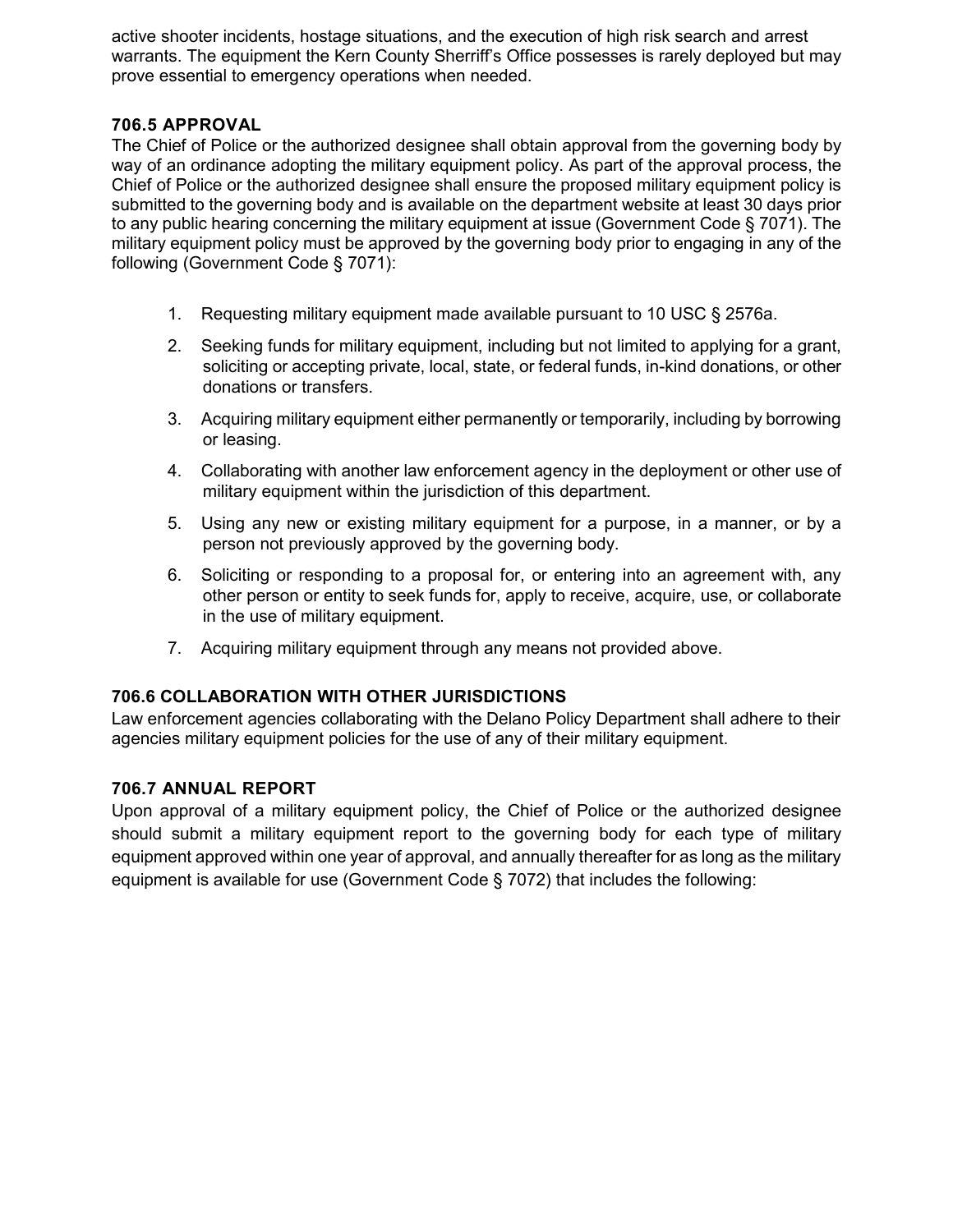- 1. A summary of how the military equipment was used and the purpose of its use.
- 2. A summary of any complaints or concerns received concerning the military equipment.
- 3. The results of any internal audits, any information about violations of the military equipment use policy, and any actions taken in response.
- 4. The total annual cost for each type of military equipment, including acquisition, personnel, training, transportation, maintenance, storage, upgrade, and other ongoing costs, and from what source funds will be provided for the military equipment in the calendar year following submission of the annual military equipment report.
- 5. The quantity possessed for each type of military equipment.

If the law enforcement agency intends to acquire additional military equipment in the next year, the quantity sought for each type of military equipment.

The Chief of Police or the authorized designee shall also make each annual military equipment report publicly available on the department website for as long as the military equipment is available for use. The report shall include all information required by Government Code § 7072 for the preceding calendar year for each type of military equipment in department inventory.

The Delano City Council will use the Annual Military Equipment Report as a mechanism to ensure the Delano Police Department's compliance with this Military Equipment Use Policy, and to help it determine whether to approve, revise, or revoke components of the Military Equipment Use Policy for the subsequent year.

### **706.8 COMMUNITY ENGAGEMENT**

Within 30 days of submitting and publicly releasing the Military Equipment annual report, the Department shall hold at least one well-publicized and conveniently located community engagement meeting, at which the Department should discuss the report and respond to public questions regarding the funding, acquisition, or use of military equipment.

#### **706.9 PUBLIC INVOLVEMENT**

Pursuant to California Government Code §7070(d)(7), members of the public may register complaints or concerns or submit questions about the use of each specific type of Military Equipment in this policy by any of the following means:

- 1. Via email to: mecoordinator@delanopd.org
- 2. Via phone call to: (661) 721-3377
- 3. Via mail sent to: Delano Police Department 2330 High Street, P.O. Box 218, Delano, California 93215

The Delano Police Department is committed to responding to complaints, concerns and/or questions received through any of the above methods in a timely manner.

### **706.9 POLICY COMPLIANCE**

Government Code section 7070 requires that this policy specify the mechanisms to be used by the Department to ensure compliance with this policy. Complaints regarding violations of this policy are subject to investigation and discipline in accordance with Policy 1010, and other policies of the Department related to officer discipline. Complaints, questions, or other inquiries can be made as described below in the Public Involvement section. Further, The Chief will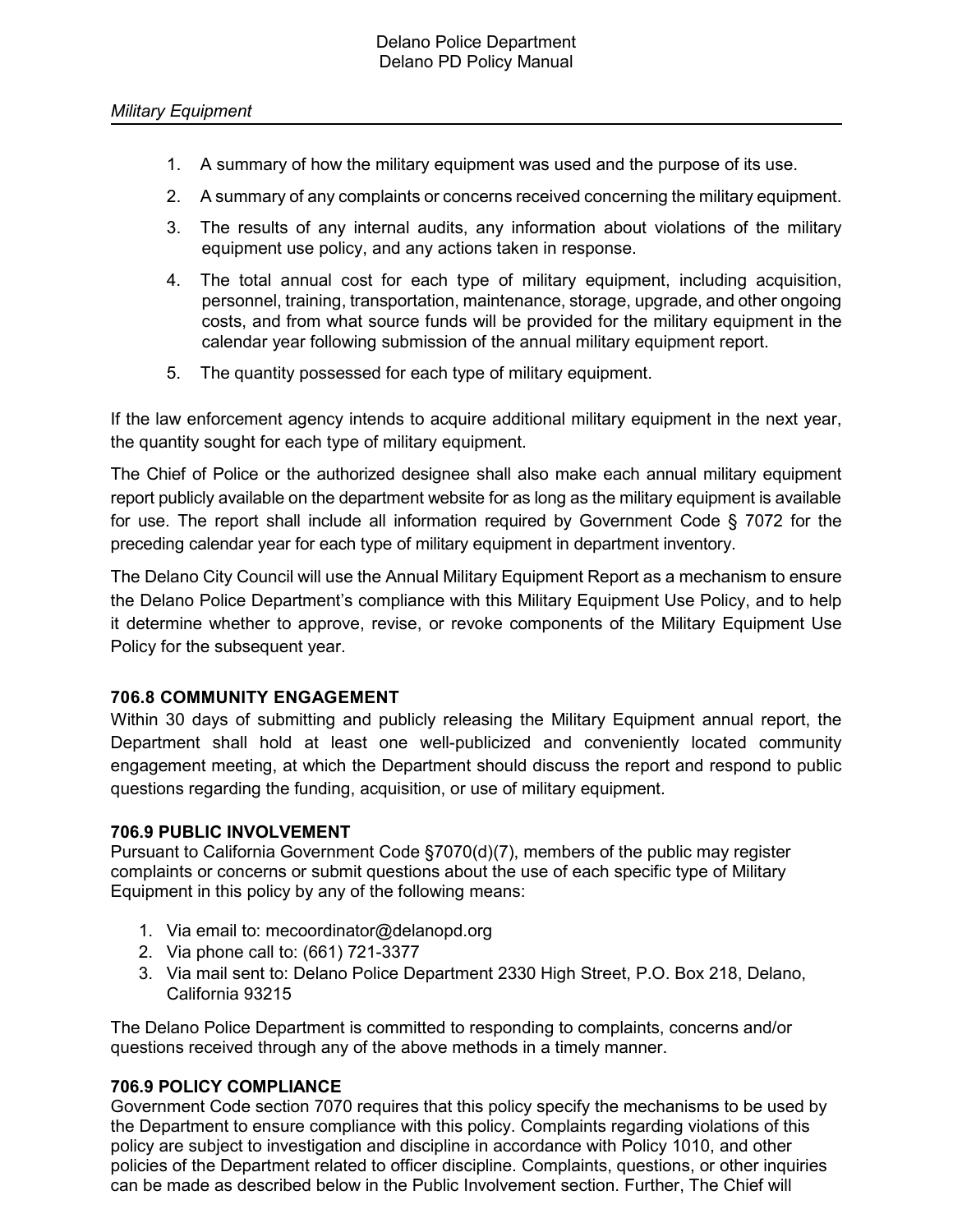designate a Military Equipment Coordinator, whose responsibilities are described herein, which will include assisting with ensuring compliance with this policy.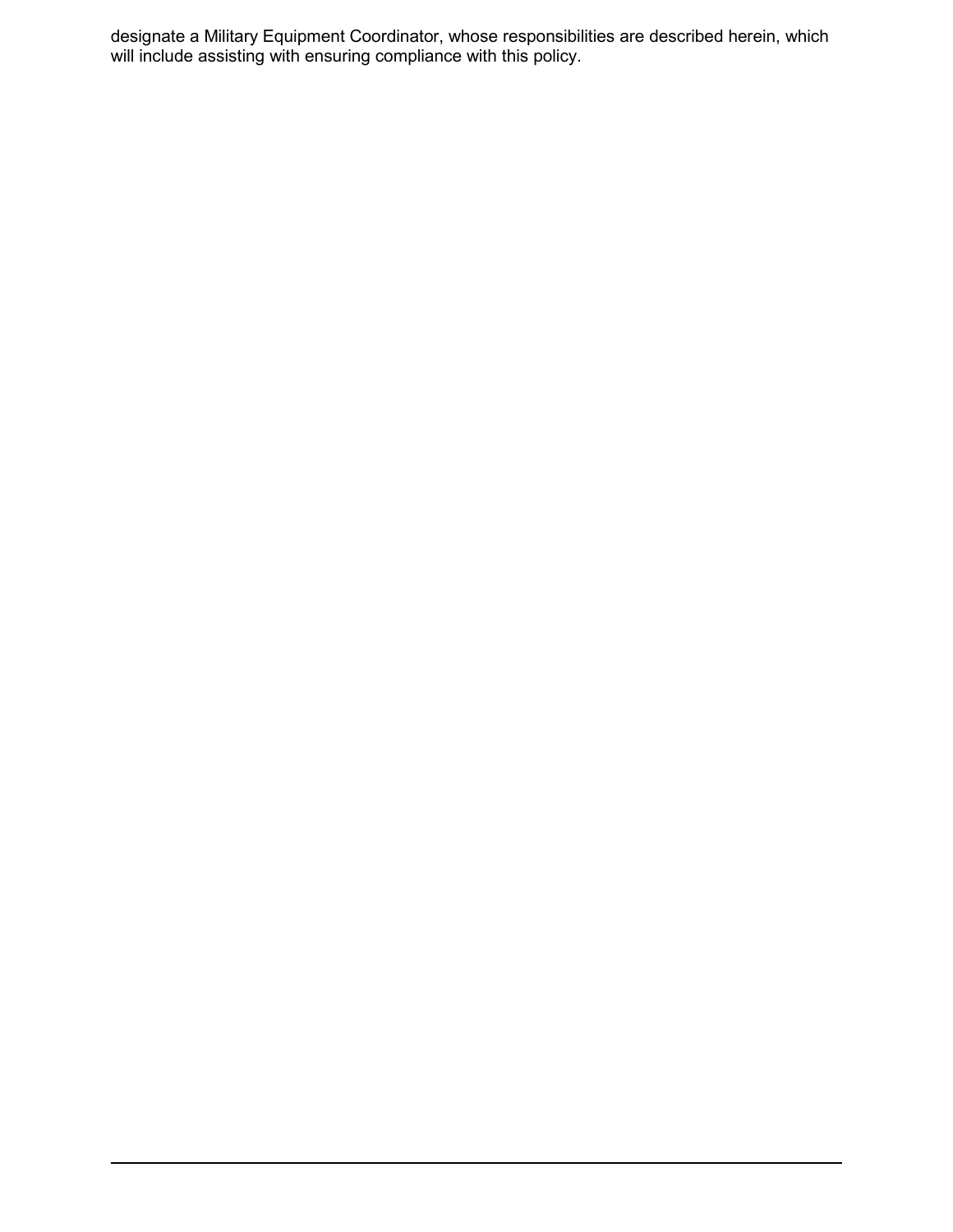# <span id="page-6-0"></span>**Attachment 1 City of Delano Military Equipment Inventory List**

### RIFLES

Firearms that are fired from the shoulder, have a long spiral grooved barrel to make bullets spin and thereby have greater accuracy over a long distance.

- (a) Description, quantity, capabilities, and purchase cost:
	- 1. COLT M16A1, quantity: 50, cost: \$0 (LESO). This rifle is chambered in 5.56mm. It provides precision or suppressive fire to address a threat with more accuracy than a handgun, particularly at greater distances.
	- 2. SMITH & WESSON M&P 15, quantity: 11, cost: \$735.00. This semi-automatic is chambered in 5.56 NATO with a 16" barrel. It provides precision or suppressive fire to address a threat with more accuracy than a handgun, particularly at greater distances.
	- 3. STURM RUGER M77 MARK II, quantity: 1, cost: \$1,249.01. RUGER® M77® MARK II is a bolt action, magazine fed, repeating rifle and is chambered for many of the most popular factory-loaded cartridges manufactured in accordance with U.S. industry practice.
	- 4. FEDERAL AMERICAN EAGLE 5.56MM 55GR FMJ #XM193, quantity: 43,000, cost: \$168.37 per case of 500. American Eagle® rifle ammunition offers consistent, accurate performance at a price that's perfect for high-volume shooting. The loads feature quality bullets, reloadable brass cases and dependable primers. Federal XM193 5.56mm delivers a muzzle velocity of 3165 feet per second.
- (b) Purpose: To be used as precision weapons to address a threat with more accuracy than a handgun, particularly at greater distances.
- (c) Authorized Use: Only members who have completed P.O.S.T. certified training are authorized to deploy a rifle chambered in 5.56 NATO. Only members who have completed the P.O.S.T. certified Basic Sniper Course are authorized to deploy a rifle chambered in 7.62 x 51 NATO.
- (d) Expected Lifespan:
	- 1. Colt M16A1: 10 years
	- 2. Smith & Wesson M&P 15: 10 years
	- 3. Sturm Ruger M77 Mark II: 15 years
	- 4. Federal 5.56 55GR Rifle Round: No expiration
- (e) Fiscal Impact: Annual maintenance is approximately \$50 for each rifle.
- (f) Training: Prior to using a rifle, Officers must be certified by a P.O.S.T. instructor in the operation of the rifle. Additionally, all members that operate the above listed rifles must pass a quarterly range qualification.
- (g) Legal and Procedural Rules Use: Officers will deploy rifles in accordance with Department manual section 306.5.2 and pursuant to State and Federal law regarding the use of force.

### PEPPERBALL LAUNCHER

A device that discharges irritant projectiles.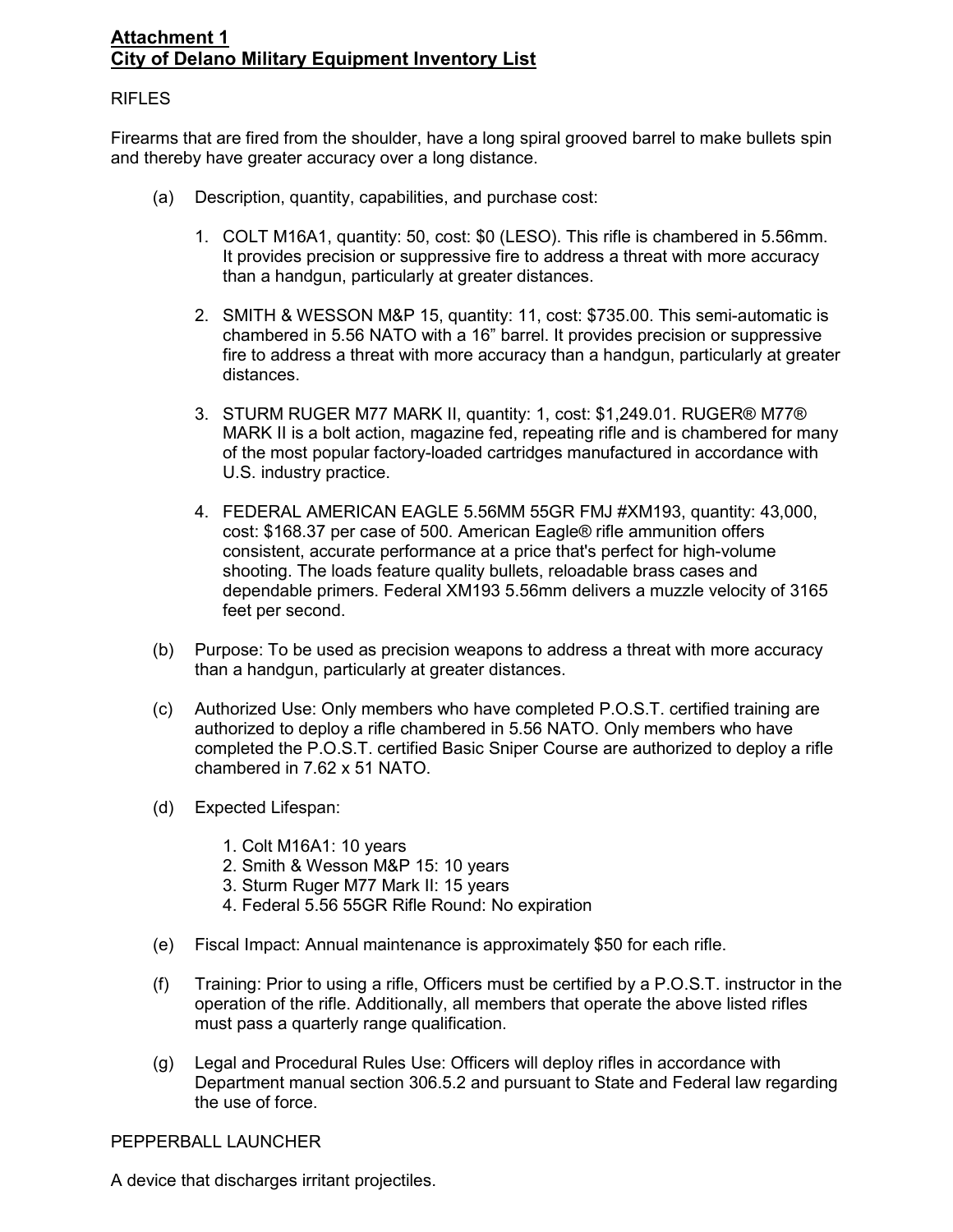- (a) Description, quantity, capabilities, and purchase cost:
	- 1. PEPPERBALL VKS CARBINE, quantity: 4, cost: \$975.00 each. The Variable Kinetic System (VKS) is a compressed-air powered launcher designed to fire non-lethal PepperBall projectiles. The PepperBall VKS Carbine features a dual feed system that officers the ability to quickly switch between hopper mode and Magazine mode for optimum versatility.
	- 2. PEPPERBALL LIVE-X PROJECTILE, quantity: 90, cost: \$3.24 per projectile. The Live Projectile contains a concentration of PAVA pepper powder. At 5% PAVA, a LIVE-X™ round contains double the amount of PAVA chemical agent of a regular PepperBall<sup>®</sup> LIVE SD<sup>™</sup> round. PAVA is based on one of the hottest of the six capsaicinoids found in pepper plants. PepperBall products contain only safe, pure, non-oil based PAVA and are non-flammable. Ingredient consistency ensures each projectile operates with quality and effectiveness.
- (b) Purpose: To deescalate a situation and lower the potential for the use of lethal force. Situations for use of the less lethal weapon systems may include, but are not limited to, dangerous and/or combative individuals, riot/crowd control and civil unrest incidents, circumstances where a tactical advantage can be obtained, and potentially vicious animals. Officers will use less-lethal weapons in compliance with California Penal Code Section 13652.
- (c) Authorized Use: Only those officers who have been trained in the use of PepperBall launchers are authorized to use them.
- (d) Expected Lifespan: Launcher and munitions: Five (5) years.
- (e) Fiscal Impact: Annual maintenance is approximately \$50 for each PepperBall launcher.
- (f) Training: Sworn members utilizing PepperBall launchers and projectiles are trained in their use by P.O.S.T. certified less lethal and chemical agent instructors.
- (g) Legal and Procedural Rules: Officers will deploy the PepperBall launcher in compliance with Department Manual Section 300, and to State and Federal law, including those regarding the use of force.

#### LESS LETHAL SHOTGUN

Less Lethal Shotgun are used to deploy the less-lethal 12-gauge Drag Stabilized Beanbag Round.

- (a) Description, quantity, capabilities, and purchase cost:
	- 1. MOSSBERG 500AT LESS LETHAL SHOTGUN, cost: \$0, quantity: 11. The MOSSBERG 500AT holds a capacity of 5+1 rounds and has a barrel length of 18". This shotgun has been to be a less-lethal shotgun with a bright orange colored hand grip pump and stock with the label "LESS LETHAL" located on the stock.
	- 2. DEFENSE TECHNOLOGY 12-GAUGE DRAG STABILIZED BEANBAG ROUND, cost: \$5 each, quantity: 200. The Drag Stabilized 12-Gauge Round is a translucent 12-Gauge shell loaded with a 40-Gram tear-shaped bag made from a cotton and ballistic material blend and filled with #9 shot. This design utilizes four stabilizing tails and utilizes smokeless powder as the propellant. This round has a velocity of 270 fps with a minimum effective range of 20 feet and a maximum effective range of 75 feet.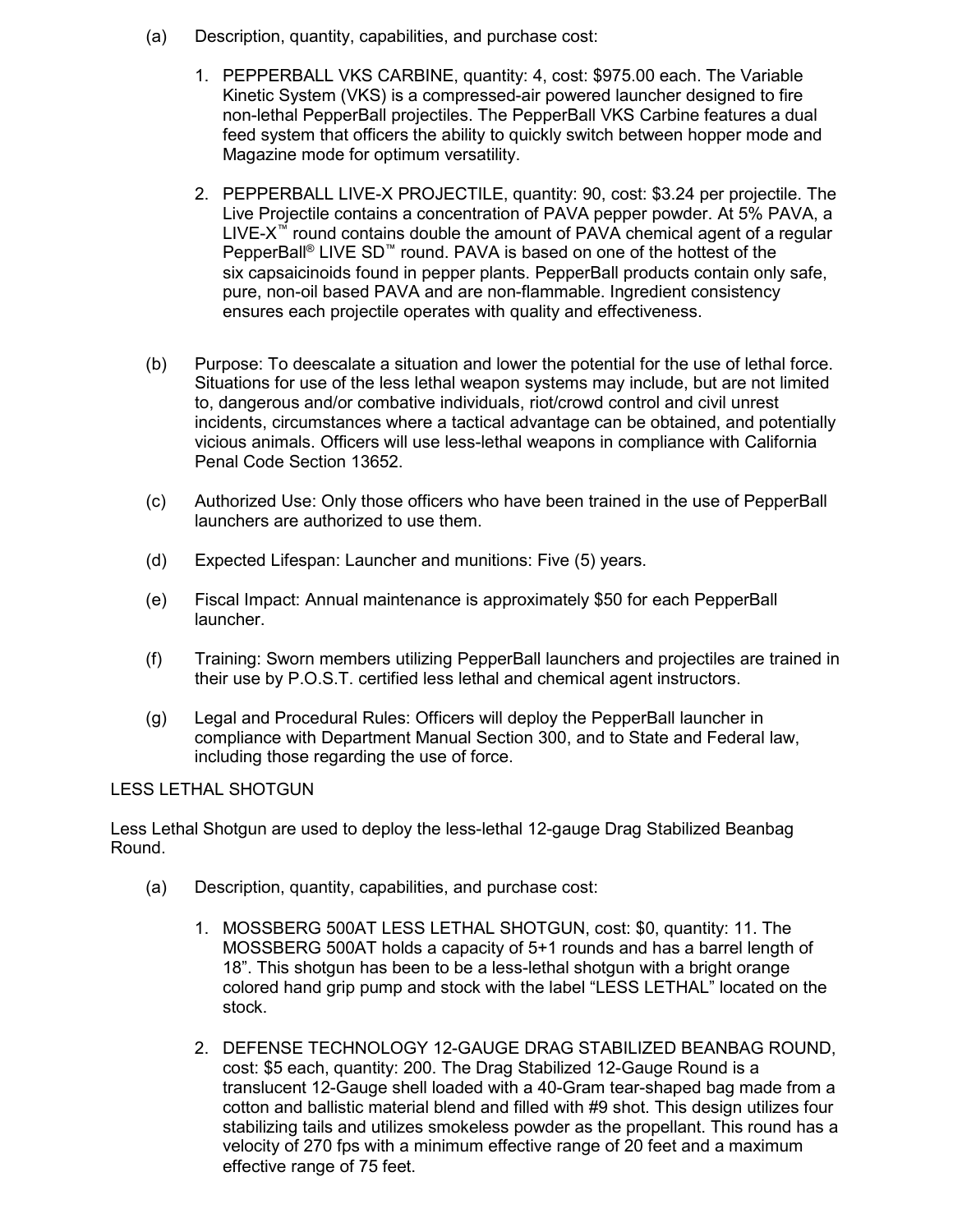- (b) Purpose: To limit the escalation of conflict where employment of lethal force is prohibited or undesirable. Officers will use less-lethal weapons in compliance with California Penal Code Section 13652.
- (c) Authorized Use: Situations for use of the less-lethal weapon systems may include, but are not limited to:
	- 1. Self-destructive, dangerous and/or combative individuals.
	- 2. Riot/crowd control and civil unrest incidents.
	- 3. Circumstances where a tactical advantage can be obtained.
	- 4. Potentially vicious animals.
	- 5. Training exercises or approved demonstrations.
- (d) Lifespan:
- 1. Mossberg 500AT Less Lethal Shotgun 25 years.
- 2. 12-Gauge Drag Stabilized Beanbag Round No listed expiration date.
- 3. 12-Gauge Powder Ferret Round CS 5 years.
- (e) Fiscal impact: \$50 each shotgun.
- (f) Training: Sworn members utilizing the less lethal shotgun and projectiles are trained in their use by P.O.S.T. certified less-lethal shotgun instructors.
- (g) Legal and Procedural Rules: Officers will deploy the less-lethal shotgun in compliance with Department Manual Section 300, and State and Federal law, including those regarding the use of force.

#### CHEMICAL AGENT AND SMOKE CANISTERS

Canisters contain chemical agents that are released when deployed.

- (a) Description, quantity, capabilities, and purchase cost:
	- 1. DEFENSE TECHNOLOGY MULTIPLE WOOD BATON ROUND 40MM. Quantity: 41, cost: \$26.40 each. The 40 mm Multiple Wood Baton Round is most widely used as a crowd management tool by Law Enforcement and Corrections. The round contains three wooden projectiles. It utilizes smokeless powder as the propellant and has more consistent velocities and tighter patterns compared to its 37mm black powder counterpart. It is suitable for administering a means of pain compliance over a greater distance than most of its counterparts. Used for routing crowds or groups that is mildly resistive.
	- 2. DEFENSE TECHNOLOGY 37/40 MM MULTIPLE WOOD BATON ROUND. Quantity: 36, cost: \$62.98 each. The 37/40 mm Wood Baton Round is most widely used as a crowd management tool. The Wood Baton Round contains three hardwood projectiles. It utilizes smokeless powder as the propellant and has more consistent velocities and tighter patterns compared to its 37 mm counterpart. Designed for departments utilizing both 37/40 mm launchers, it allows sharing of ordinance between the two weapon systems. Suitable for administering a means of pain compliance over a greater distance than most of its counterparts.
	- 3. DEFENSE TECHNOLOGY MILITARY-STYLE SAF-SMOKE™ GRENADE. Quantity: 4, cost: \$34.20 each. The Saf-Smoke™ Grenade was designed for training but may also be used in operations. The Saf-Smoke Grenade offers the same approximate burn times as the Spede-Heat™ Grenade in CN or CS and the Riot Control Grenade in CN or CS. The similar burn times may make it the appropriate choice for training or simulation deployment of chemical agent canisters. The Saf-Smoke formulation is considered to be less toxic than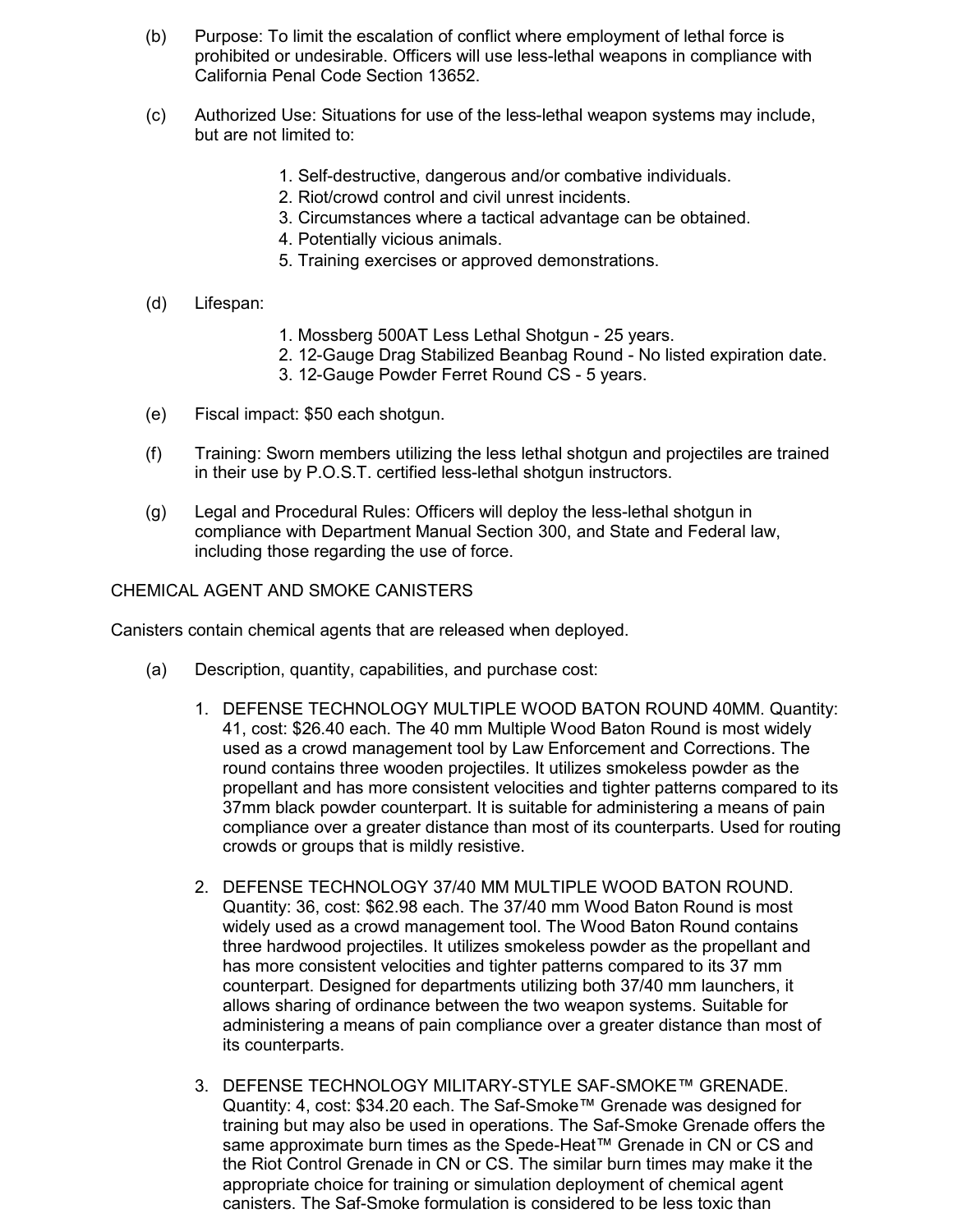Hexachloroethane (HC) smoke. The Saf-Smoke Grenade emits a very white smoke.

- 4. DEFENSE TECHNOLOGY FERRET® 37 MM LIQUID BARRICADE ROUND, CS. Quantity: 50, cost: \$18.00 each. The Ferret® 37 mm CS Round is a frangible projectile filled with chemical agent. Upon impacting the barrier, the nose cone ruptures and instantaneously delivers the .16 oz. agent payload inside a structure. These munitions are 4.8 in. by 1.5 in. and travels at 650fps within an effective range of 50 yards.
- 5. DEFENSE TECHNOLOGY STINGER® 37 MM 60-CALIBER RUBBER BALLS ROUND. Quantity: 1, cost: 26.90 each. This Stinger® 37 mm 60-Caliber Round has an 8 in. casing and contains approximately 42 60-Caliber rubber balls. It utilizes black powder as the propellant which will usually disperse the rubber balls in wider patterns than its 40 mm counterpart. The Stinger® 37 mm 60-Caliber Round is most widely used as a crowd management tool by Law Enforcement and Corrections. This 37 mm round has a velocity of 250 fps/76 mph and has a maximum effective range of 50 feet. It is most suitable at close to medium ranges of fire.
- 6. DEFENSE TECHNOLOGY DIRECT IMPACT 40MM MARKING CRUSHABLE FOAM ROUND. Quantity: 45, cost: \$16.40 each. The 40mm Direct Impact® munition is a point-of-aim, point-of-impact direct-fire round. An excellent solution whether you need to incapacitate a single subject or control a crowd. When loaded with a green marking agent, the Direct Impact can be used to indicate the aggressor in a crowd or riot situation to the team on the ground.
- 7. COMBINED SYSTEMS INC. CS FLAMELESS EXPULSION CANISTER GRENADE #5430. Quantity: 18, cost: \$51.45 each. Large diameter flameless grenade posing no risk of fire and discharging a large powder payload instantaneously through multiple emission ports. Provides best results when used indoors.
- 8. COMBINED SYSTEMS INC. 37MM CS LIQUID BARRICADE PROJECTILE, SMOKELESS #3330. Quantity: 46, cost: \$24.90 each. Liquid CS filled projectile penetrates intermediate barriers and delivers irritant agents into an adjacent room.
- 9. COMBINED SYSTEMS INC. 37MM CS POWDER BARRICADE, SMOKELESS POWDER BARRICADE PROJECTILE #3431. Quantity: 10, cost: \$27.70 each. Powder CS filled projectile penetrates intermediate barriers and delivers irritant agents into an adjacent room.
- 10. COMBINED SYSTEMS INC. 37MM CS MUZZLE BLAST #3430. Quantity: 4, cost: \$25.60 each. A cartridge designed to blast irritant powder directly from the muzzle toward a hostile crowd or individual. Powder CS filled projectile penetrates intermediate barriers and delivers irritant agents into an adjacent room.
- 11. COMBINED SYSTEMS INC. TACTICAL GRENANDE CS SMOKE #8230. Quantity: 5, cost: \$29.00 each. The smallest diameter burning grenade that discharges a high volume of smoke and chemical agent through multiple emission ports. Specifically for outdoor use and it should not be deployed on rooftops, in crawl spaces or indoors due to fire producing capability. Can be hand thrown or launched.
- 12. COMBINED SYSTEMS INC. FLASH-BANG, STEEL BODY #7290. Quantity: 9, cost: 52.80 each. The CTS 7290 is the standard for diversionary flash-bang devices. The 7290 produces a 165-180db and 6-8 million candela of light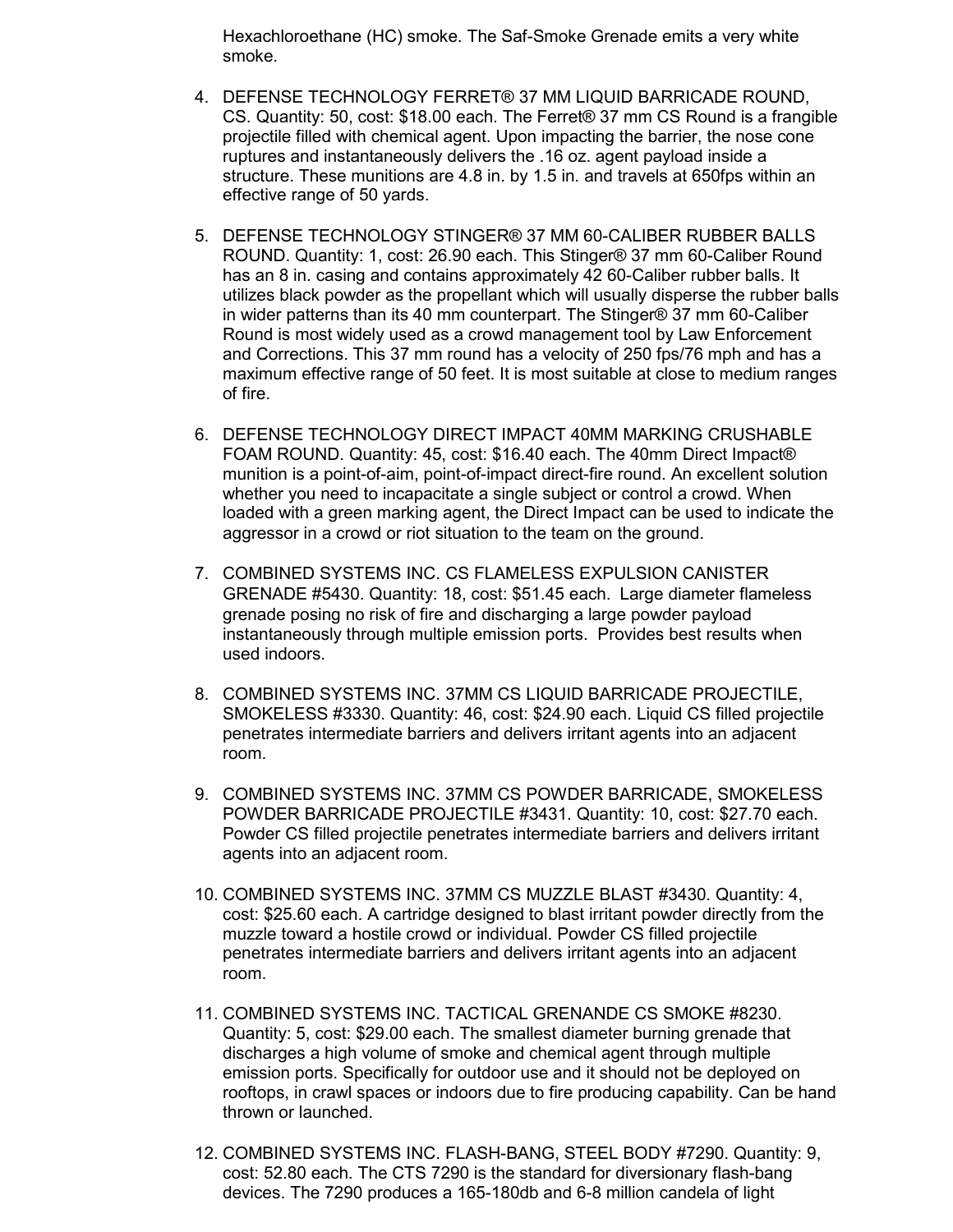output. The patented design of the 7290, incorporates a porting system that eliminates movement of the body at detonation even if the top or bottom of the device should be in contact with a hard surface. In addition, internal adjustments have greatly reduced smoke output.

- 13. COMBINED SYSTEMS INC. 40MM SPONGE, SMOKELESS, SPIN STABLIZED #4557. Quantity: 8, cost: \$26.65 each. The Model 4557 Sponge Baton is a spinstabilized projectile delivering blunt trauma effect. Although it is extremely accurate and consistent, accuracy is dependent on the launcher, using open sights vs. an improved sight, environmental conditions, and the operator. Effectiveness depends on many variables, such as distance, clothing, stature, and the point where the projectile impacts.
- 14. COMBINED SYSTEMS INC. CS JET-LITE RUBBER BALL GRENANDE, PYRO #9230. Quantity: 10, cost: \$38.85. The 9230 CS Jet-Lite Rubber Ball Grenade is one of the smaller diameter burning grenades that discharges a high volume of chemical agents through multiple emission ports. Specifically for outdoor use and should not be deployed from rooftops, in crawl spaces or indoors due to fireproducing capability. Can be hand thrown or launched.
- 15. COMBINED SYSTEMS INC.TRIPLE PHASER CS SMOKE GRENADE #5231. Quantity 10, cost \$53.10. CS Triple Phaser canister grenade is a large diameter grenade consisting of 3 separate aluminum canisters pressed together with separate charges between each canister. When deployed, the grenade will separate over a broad space to give a wider area of coverage. Can be launched or thrown.
- (b) Purpose: To deescalate a situation and lower the likelihood of lethal force. Situations for use of the less-lethal weapon systems may include, but are not limited to, dangerous and/or combative individuals, riot/crowd control and civil unrest incidents, circumstances where a tactical advantage can be obtained, and potentially vicious animals. Officers will use less-lethal weapons in compliance with California Penal Code Section 13652.
- (c) Authorized Use: Only officers who have received P.O.S.T. certification in the use of chemical agents are authorized to use them.
- (d) Lifespan: 5 years from manufacturing date.
- (e) Training: Sworn members utilizing chemical agent canisters must be certified by P.O.S.T. less lethal and chemical agent instructors.
- (f) Fiscal Impact: No annual maintenance.
- (g) Legal and Procedural Rules: Officers will only deploy chemical agents in compliance with Department manual section 300, and State and Federal law, including those regarding the use of force.

#### 40MM LAUNCHERS AND ROUNDS

40MM Launchers are utilized by Department personnel as a less-lethal tool to launch impact rounds. Additionally, specially trained personnel can launch chemical agents from the 40MM Launchers.

- (a) Description, quantity, capabilities, and purchase cost:
	- 1. 40MM LMT™ TACTICAL SINGLE LAUNCHER, quantity: 8, cost: \$2,487.45. Manufactured exclusively for Defense Technology®, the 40LMTS is a tactical single-shot launcher that features an expandable ROGERS Super Stock and an adjustable Integrated Front Grip (IFG) with light rail. The ambidextrous Lateral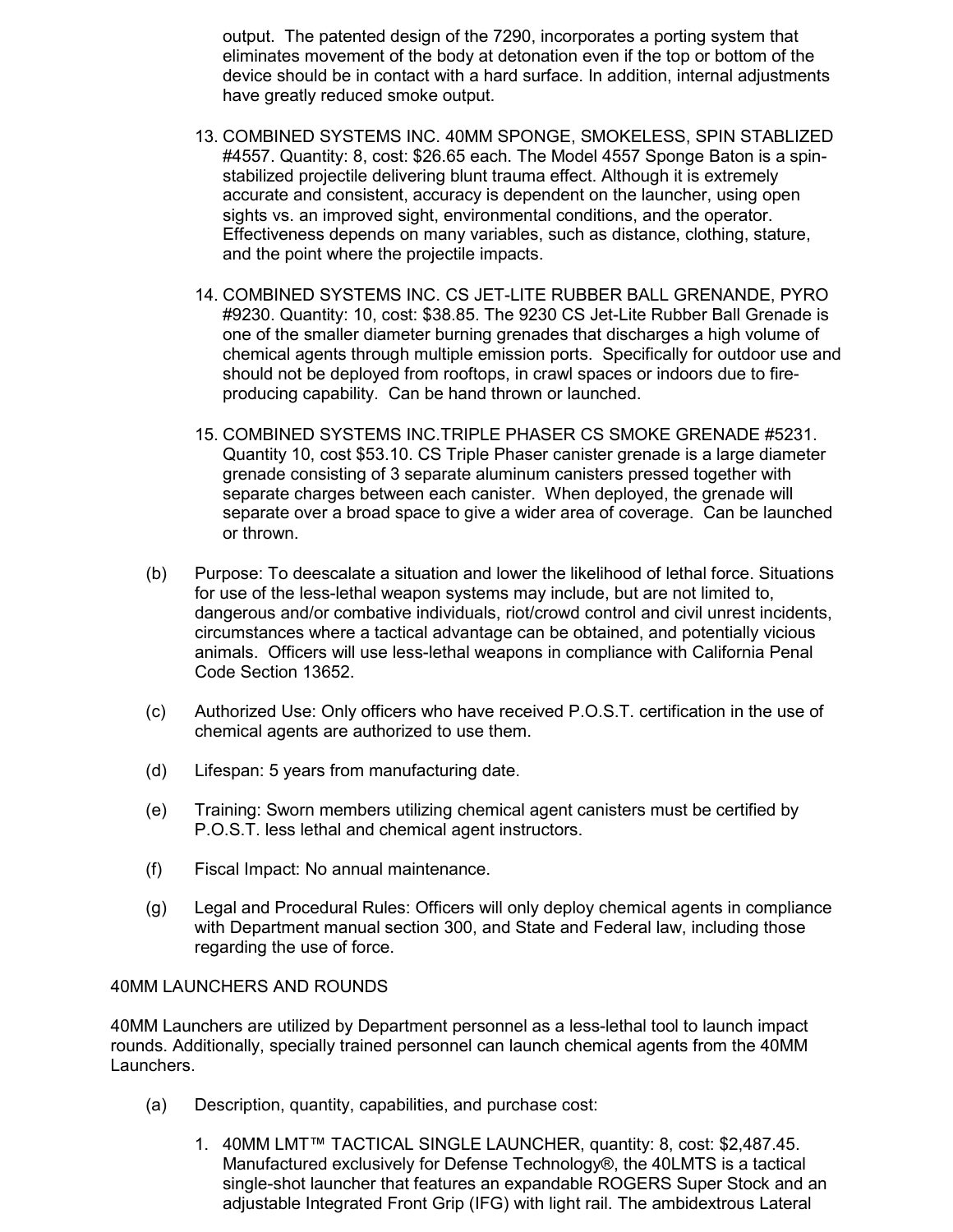Sling Mount (LSM) and QD mounting systems allow both a single and two point sling attachment. The 40LMTS will fire standard 40mm less lethal ammunition, up to 4.8 inches in cartridge length. The Picatinny Rail Mounting System will accept a wide array of enhanced optics/sighting systems.

- 2. PENN ARMS 37MM MULTI SHOT SPRING WOUND LAUNCHER 8" CYLINDER FIXED STOCK, quantity: 22, cost: \$1,035.00. A spring-advance magazine drum launcher with a six-shot capacity and a smooth barrel. This product is to be used by trained law enforcement, corrections, and military personnel only.
- (b) Purpose: To limit the escalation of conflict and to decrease the potential use of lethal force. Situations for use of the less-lethal weapon systems may include, but are not limited to, dangerous and/or combative individuals, riot/crowd control and civil unrest incidents, circumstances where a tactical advantage can be obtained, and potentially vicious animals. Officers will use less-lethal weapons in compliance with California Penal Code Section 13652.
- (c) Authorized Use: Examples of situations where less-lethal weapon systems may include but are not limited to:
	- 1. Dangerous and/or combative individuals.
	- 2. Barricaded suspects.
	- 3. Aggressive animals.
- (d) Expected Life Span: 5 years from date of manufacture.
- (e) Fiscal Impact: Annual maintenance is approximately \$10 for each launcher.
- (f) Training: Sworn members utilizing 40MM less lethal chemical agents or impact rounds are trained in their use by P.O.S.T. certified less lethal and chemical agent instructors.
- (g) Legal and Procedural Use: Officers will deploy 40MM impact and chemical agents in compliance with Department Manual section 300 and in compliance with State and Federal Law regarding the use of force.

#### ARMORED VEHICLES:

Armored Vehicles currently may be used for promotional community/ recruiting events and used under exigent circumstances.

- (a) Description, quantity, capabilities, and purchase cost:
	- 1. PUMA MRAP 10-PERSON ARMORED PERSONNEL CARRIER, quantity: 1, cost: \$0 (LESO). Armored wheeled vehicle is currently not operational. The vehicle is currently stored at the Delano Police Department and the department is seeking to get it repaired.
	- 2. FORD ARMORED SWAT TRUCK, quantity: 1, cost: \$4,000. Armored Personnel Carrier used during critical incidents to transport personnel and/or civilians. The vehicle is operational, however, it is not utilized for SWAT operations as there is currently no SWAT team. This vehicle is also not actively being used. The vehicle is stored at the Delano Police Department.
- (b) Purpose: PUMA MRAP 10-PERSON ARMORED PERSONNEL CARRIER is currently not in use due to repairs being needed. FORD ARMORED SWAT TRUCK may be utilized for promotional community/recruiting events and used under exigent